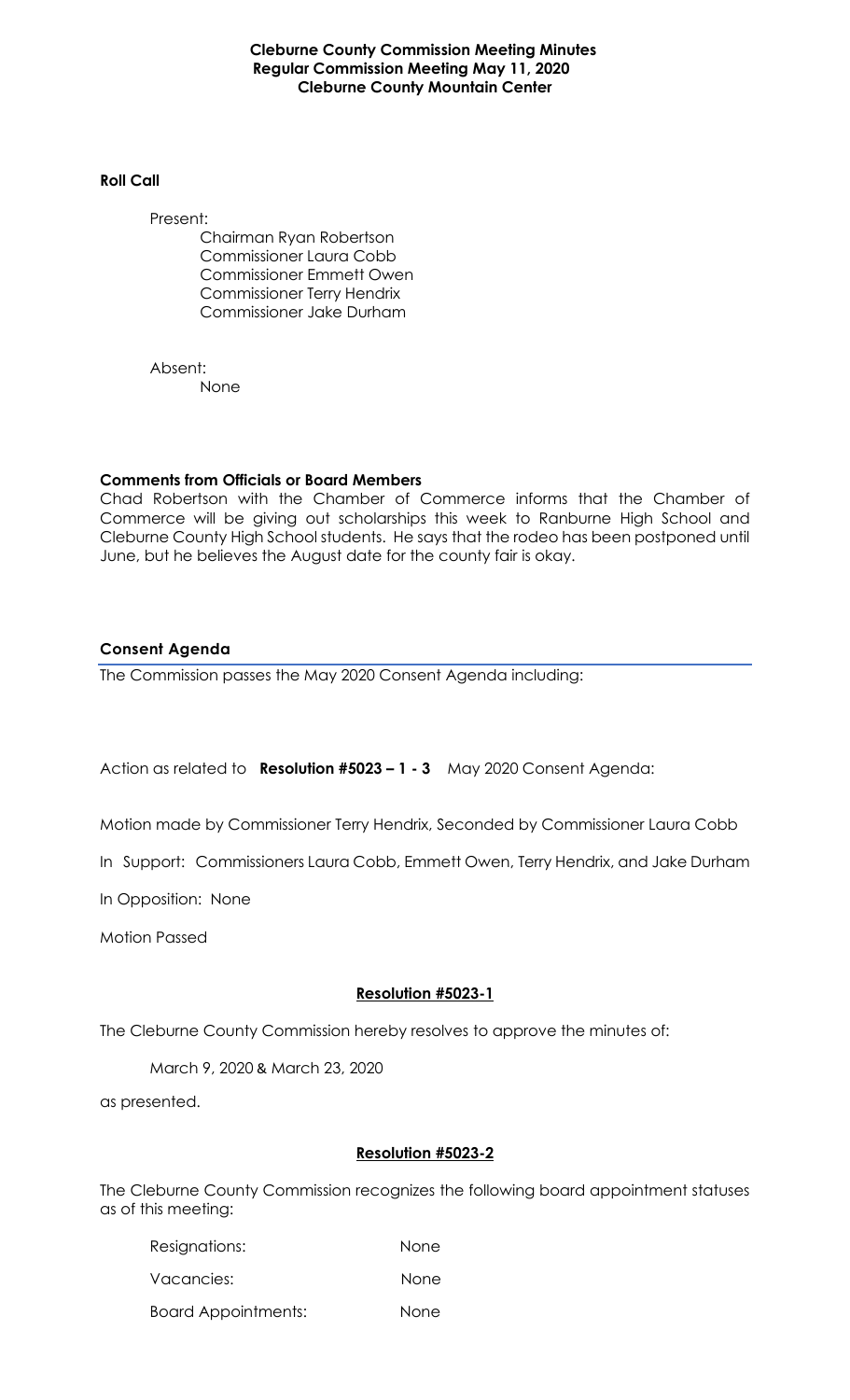# **Resolution #5023-3**

Whereas, the Cleburne County Commission has asked to approve all purchase orders over \$15,000.

Therefore, the Cleburne County Commission hereby approves the following requests:

Cleburne County Engineer

Pipe replacement in County Road 640 \$16,800

## **New Business:**

A. Solicit bids for residential garbage service

Action as related to **Resolution #5024** Bid specifications for residential garbage service

Motion made by Commissioner Emmett Owen, Seconded by Commissioner Laura Cobb

## **Resolution #5024**

Whereas, the Cleburne County Commission has reviewed the bid specifications for residential garbage service; and

Whereas, the Commission accepts the attached bid specifications.

Therefore, the Cleburne County Commission authorizes the solicitation of bids for the residential garbage service for the citizens of the unincorporated Cleburne County and the municipalities of Town of Ranburne, Town of Edwardsville, and City of Fruithurst.

Furthermore, this bid process is contingent upon the receipt of the signed cooperative agreements of the aforementioned municipalities.

Commissioner Laura Cobb asks the Commission to amend the presented specifications. She wants to change the time frame listed in number 11, section B. Carts from two weeks to five days.

Commissioner Emmett Owen amends his motion to reflect the change Commissioner Laura Cobb has suggested.

Commissioner Terry Hendrix asks if all municipalities have agreed. Commissioner Laura Cobb will follow-up with the municipalities in her district. Commissioner Terry Hendrix asks to amend the resolution to be contingent upon the municipality's response.

Commissioner Emmett Owen amends his motion to reflect the changes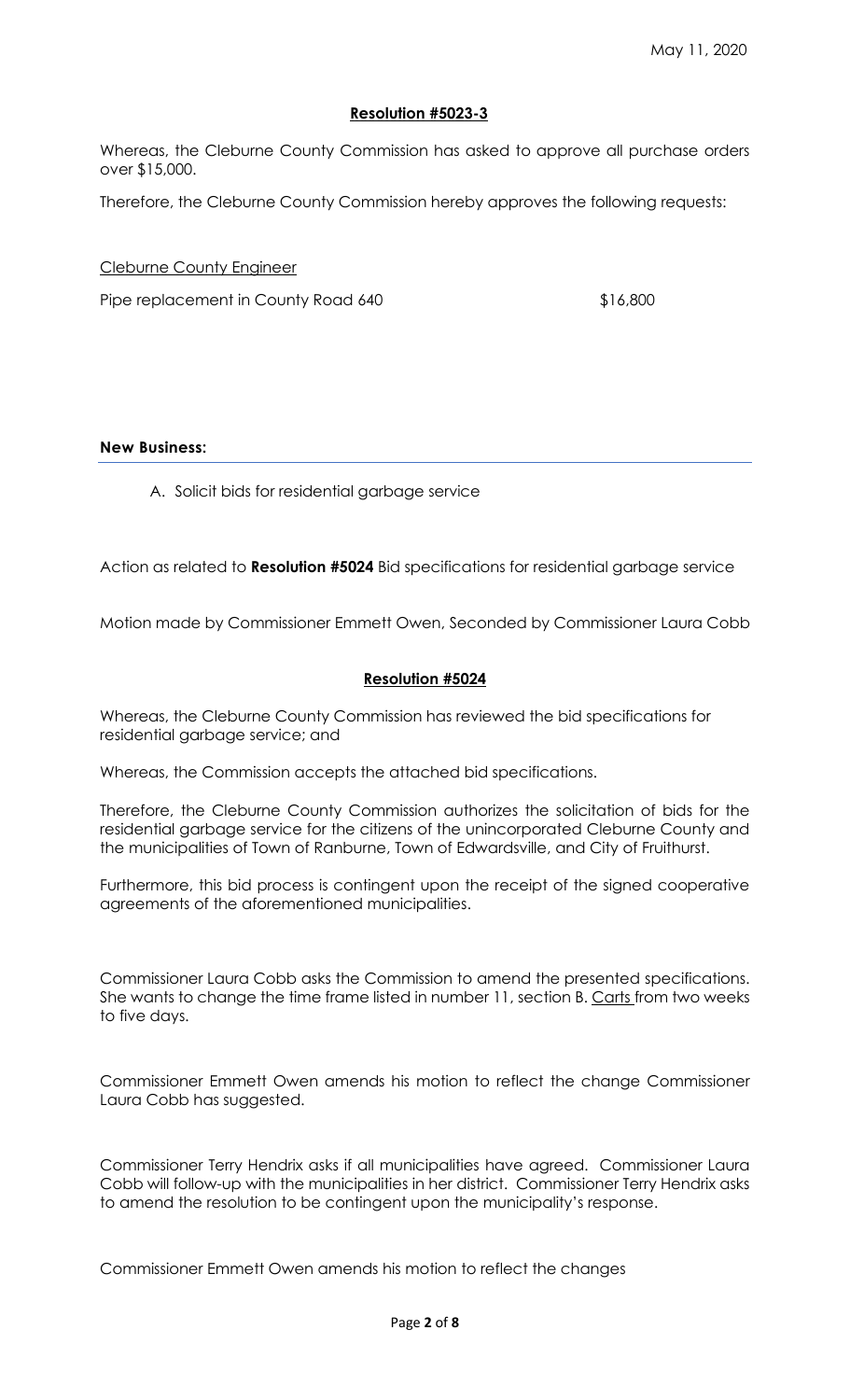In Support: Commissioners Laura Cobb, Emmett Owen, Terry Hendrix, and Jake Durham

In Opposition: None

Motion Passed

Commissioner Laura Cobb asks if the Commission may reject and rebid if the bids are too high. County Attorney Jason Odom answers affirmatively.

Commissioner Laura Cobb voices concerns about loose garbage spilling from trucks. County Engineer Lee Estes suggests sending a flyer to all residents reminding them of the law to bag garbage.

B. Solicit bids for county dumpsters

Action as related to Resolution **#5025 Bids** for county dumpsters

Motion made by Commissioner Terry Hendrix, Seconded by Commissioner Laura Cobb

In Support: Commissioners Laura Cobb, Emmett Owen, Terry Hendrix, and Jake Durham

In Opposition: None

Motion Passed

### **Resolution #5025**

Whereas, the Cleburne County Commission has reviewed the bid specifications to provide dumpsters for the Convenience Center and County owned buildings; and

Whereas, the Commission accepts the attached bid specifications.

Therefore, the Cleburne County Commission authorizes the solicitation of bids to provide dumpsters for the Convenience Center and County owned buildings.

C. Commit funds for FY21Transportation Program

Action as related to **Resolution #5026** FY21Transportation Program

Motion made by Commissioner Terry Hendrix, Seconded by Commissioner Laura Cobb

In Support: Commissioners Laura Cobb, Emmett Owen, Terry Hendrix, and Jake Durham

In Opposition: None

Motion Passed

Motion to table resolution until June meeting.

The following is a resolution for the FY21 Transportation Program that the Commission is proposing for adoption.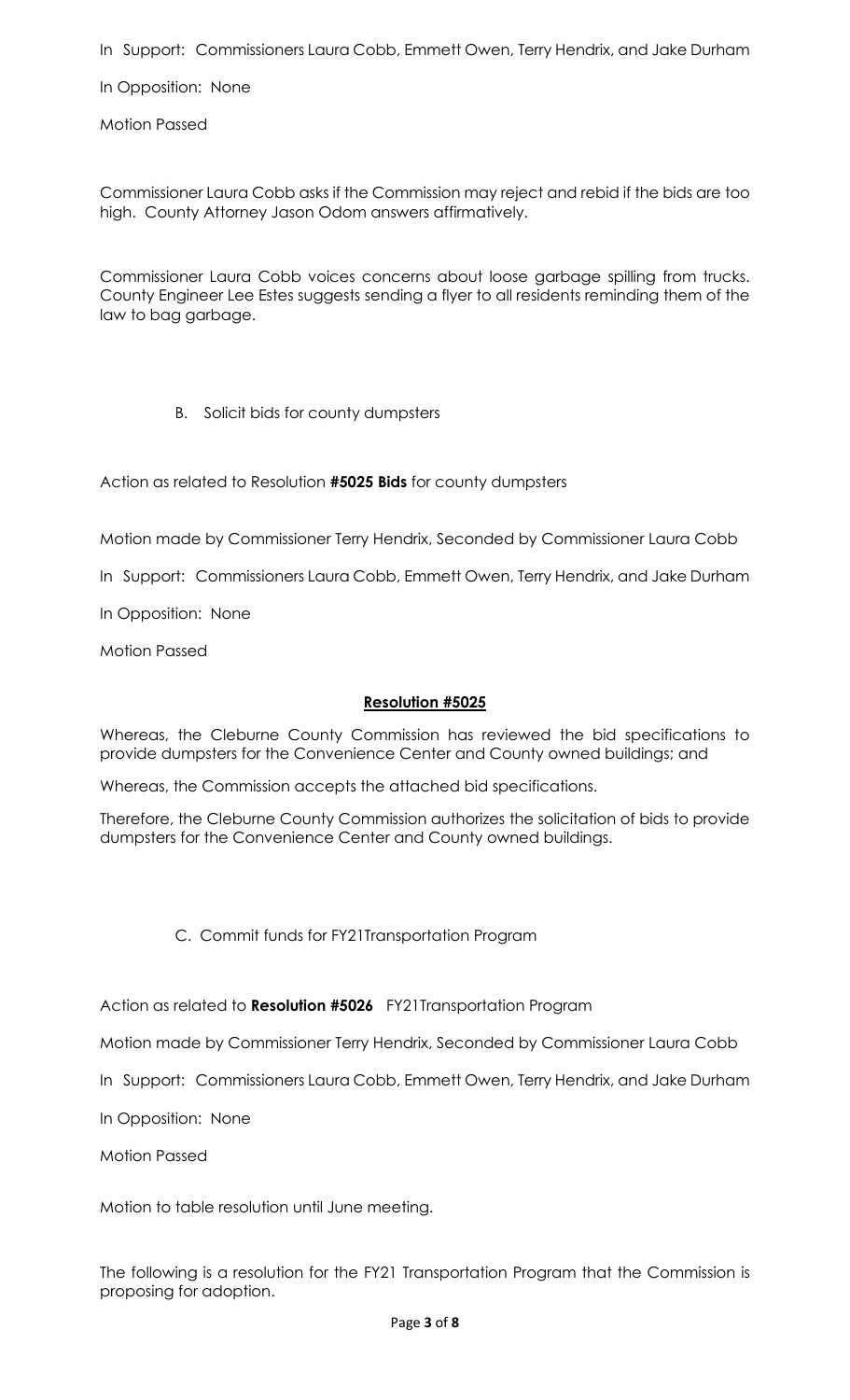Whereas, the Cleburne County Commission recognizes the need for a public transportation program; and

Whereas, the Cleburne County Commission is recognized as a member of the Cleburne County Transportation Steering Committee; and

Whereas, the Cleburne County Commission recognizes that the requirements to obtain Section 5311 funds from the Alabama Department of Transportation includes a local match of 50% for operating expenses and 20% for administration and capital expenses: and

Whereas, the Cleburne County Commission recognizes that the local match will be a shared cost with other participating municipalities being responsible for providing an appropriate allocation of local non-federal funds to secure the operating of Section 5311 Nonurbanized Area Public Transportation Program.

Now, therefore, be it resolved that the Cleburne County Commission hereby commits the amount of \$33,843 as local non-federal match for capital, administrative, and operations expenditures under Section 5311 Nonurbanized Area Public Transportation Program during Fiscal Year 2021.

Be it further resolved that the Commission Chairman is authorized to execute an agreement with the East Alabama Regional Planning and Development Commission for provision of transit services in Cleburne County and that the Chairman is also authorized to execute any certifications and assurance required in conjunction with the program.

Commissioner Laura Cobb asks Transportation Director Marty Funderburk to speak. He informs the Commission that COVID19 has affected the service as citizens are not going anywhere. He tells the Commission that the CARES Act is paying 100% of costs through the State of Emergency. Mr. Funderburk believes this is a service the people really need.

Commissioner Terry Hendrix asks to table the discussion until June.

Commissioner Laura Cobb asks Mr. Funderburk to bring calls for the last 12 months to the June meeting.

The Commission will table the above resolution proposed for the FY21Transportation Program until the June 2020 meeting.

### **Resolution #5026**

The proposed resolution for the FY21 Transportation Program will table until the June

2020 meeting.

### D. Support expansion of Broadband Internet

The Commission will table the resolution proposed for the expansion of Broadband Internet until the June 2020 meeting.

Action as related to **Resolution #5027** Support expansion of Broadband Internet

Motion made by Commissioner Jake Durham, Seconded by Commissioner Terry Hendrix

In Support: Commissioners Laura Cobb, Emmett Owen, Terry Hendrix, and Jake Durham

In Opposition: None

Motion Passed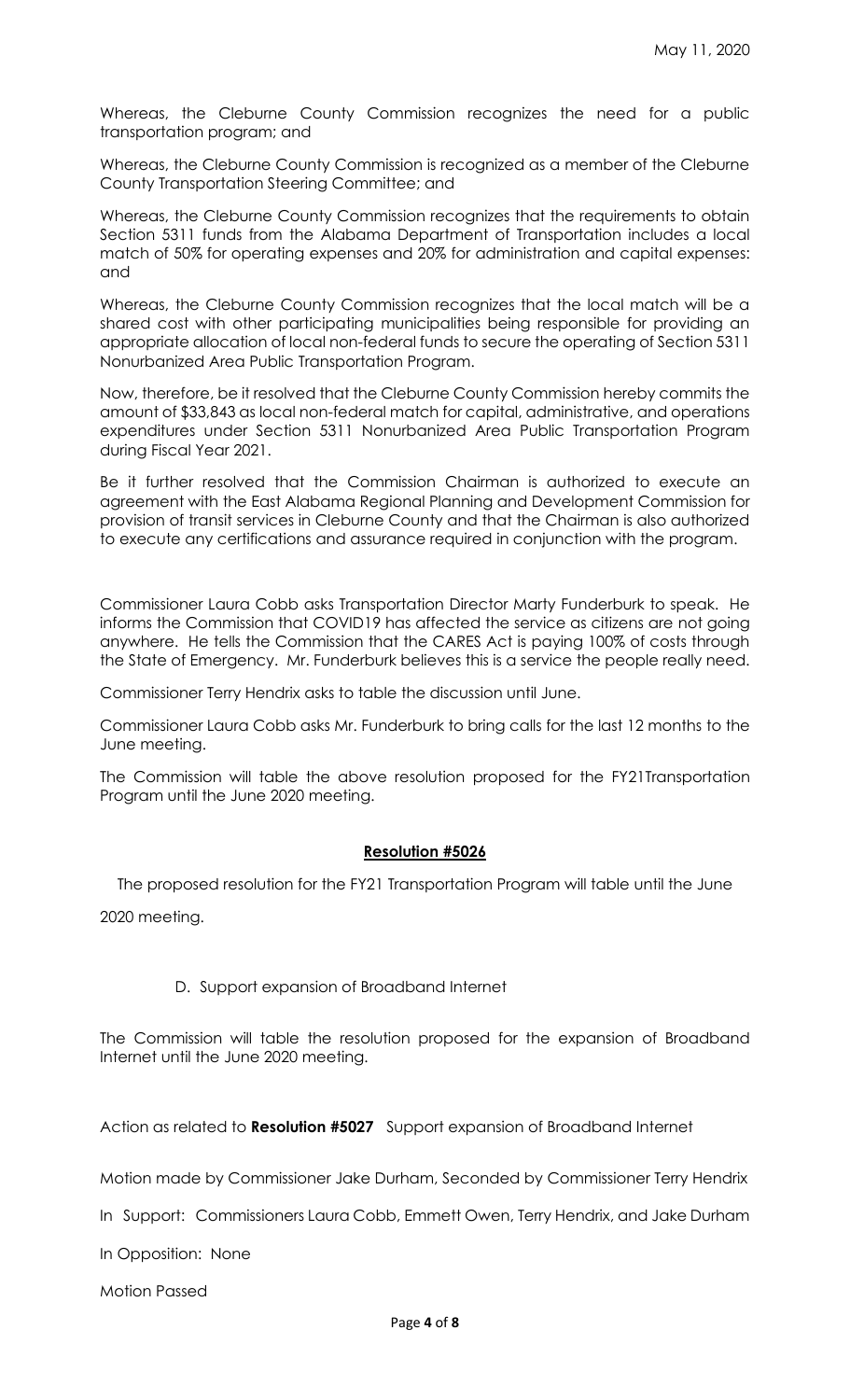The following is a resolution for the expansion of Broadband Internet that the Commission is proposing for adoption.

Whereas, high speed internet is a critical infrastructure need for the citizens of Cleburne County; and

Whereas Gigafy is a line of sight high speed internet provider serving Cleburne County; and

Whereas the Cleburne County Commission supports efforts of Gigafy and other highspeed internet providers to increase access to high speed internet.

Now, therefore be it resolved, that the Cleburne County Commission authorizes and directs County personnel to work with Gigafy personnel to determine the feasibility of installing a wireless repeater on the courthouse roof in a non-obtrusive manor for the purpose of providing high speed line of sight internet service to county residents.

Be it further, resolved, the Commission authorizes the County Administrator to enter into a use agreement with Gigafy for the purposes of installing a wireless repeater on the courthouse roof in a non-obtrusive manor.

Be it further, resolved, the Commission directs county personnel to collaborate with Gigafy personnel on additional real property currently owned by the County for the purposes of expanding access to high speed internet for Cleburne County citizens. Any potential use and / or future use agreements, with the exception of the courthouse roof shall come before the Commission for consideration.

Commissioner Emmett Owen has met with Gigafy. The repeater will only service the courthouse. He believes this will benefit the courthouse.

Commissioner Jake Durham makes a motion to table the proposal to adopt the expansion of Broadband Internet until the June meeting.

### **Resolution #5027**

The proposed resolution for the FY21Transportation Program will table until the June 2020

meeting.

### E. Hire Finance Clerk

Action as related to **Resolution #5028** Hire of Finance Clerk

Motion made by Commissioner Terry Hendrix, Seconded by Commissioner Jake Durham

In Support: Commissioners Laura Cobb, Emmett Owen, Terry Hendrix, and Jake Durham

In Opposition: None

Motion Passed

Commissioner Jake Durham asks the cost of the change. County Administrator Kim Brown says the total cost including benefits is approximately \$4,600 annually.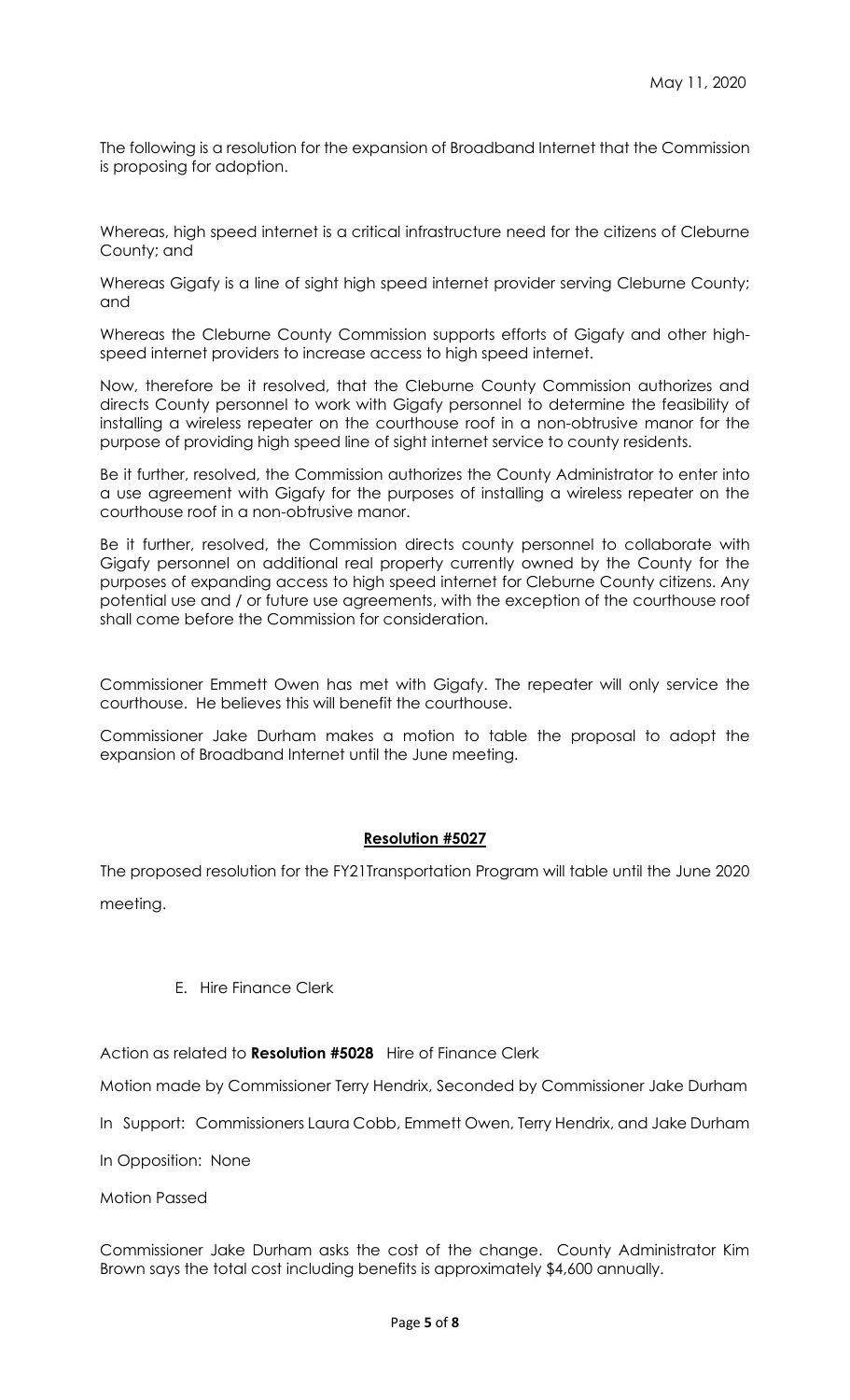Commissioner Terry Hendrix asks if other departments can help with the cost since we provide accounting services.

Commissioner Jake Durham asks if this change will be beneficial in recruiting.

County Administrator believes this is important for the Finance Department.

Commissioner Jake Durham believes the budgets can be shifted to cover the cost.

#### **Resolution #5028**

Whereas, the Cleburne County Commission must from time to time reevaluate the needs of the County offices and make adjustments that best position the County to solicit qualified applicants for the responsibilities at hand; and

Whereas, the Cleburne County Administrative Department has had an increased turnover rate during the last year; and

Whereas, the skills and qualifications necessary to perform some of the accounting tasks in the Administrative Department require careful consideration of minimum qualifications and pay.

Therefore, the Cleburne County Commission authorizes the County Administrator to hire for the already established position of Finance Clerk and eliminates the second Commission Clerk position.

### F. Extend COOP

Action as related to **Resolution #5029** Extend COOP

Motion made by Commissioner Terry Hendrix, Seconded by Commissioner Laura Cobb

In Support: Commissioners Laura Cobb, Emmett Owen, Terry Hendrix, and Jake Durham

In Opposition: None

Motion Passed

#### **Resolution #5029**

Whereas, the Commission has previously passed a Continuity of Operations Plan for the duration of the State of Emergency declared as a result of the COVID-19 situation or until the May meeting, whichever comes first; and

Whereas, we have reached the May meeting and the State of Emergency is still active.

Therefore, the Cleburne County Commission extends the Continuity of Operations Plan for the duration of the Local State of Emergency, or the Commission's June meeting, whichever comes first.

### G. Mapping Software

Action as related to **Resolution #5030** 

Motion made by Commissioner Jake Durham, Seconded by Commissioner Terry Hendrix

In Support: Commissioners Laura Cobb, Emmett Owen, Terry Hendrix, and Jake Durham

In Opposition: None

Motion Passed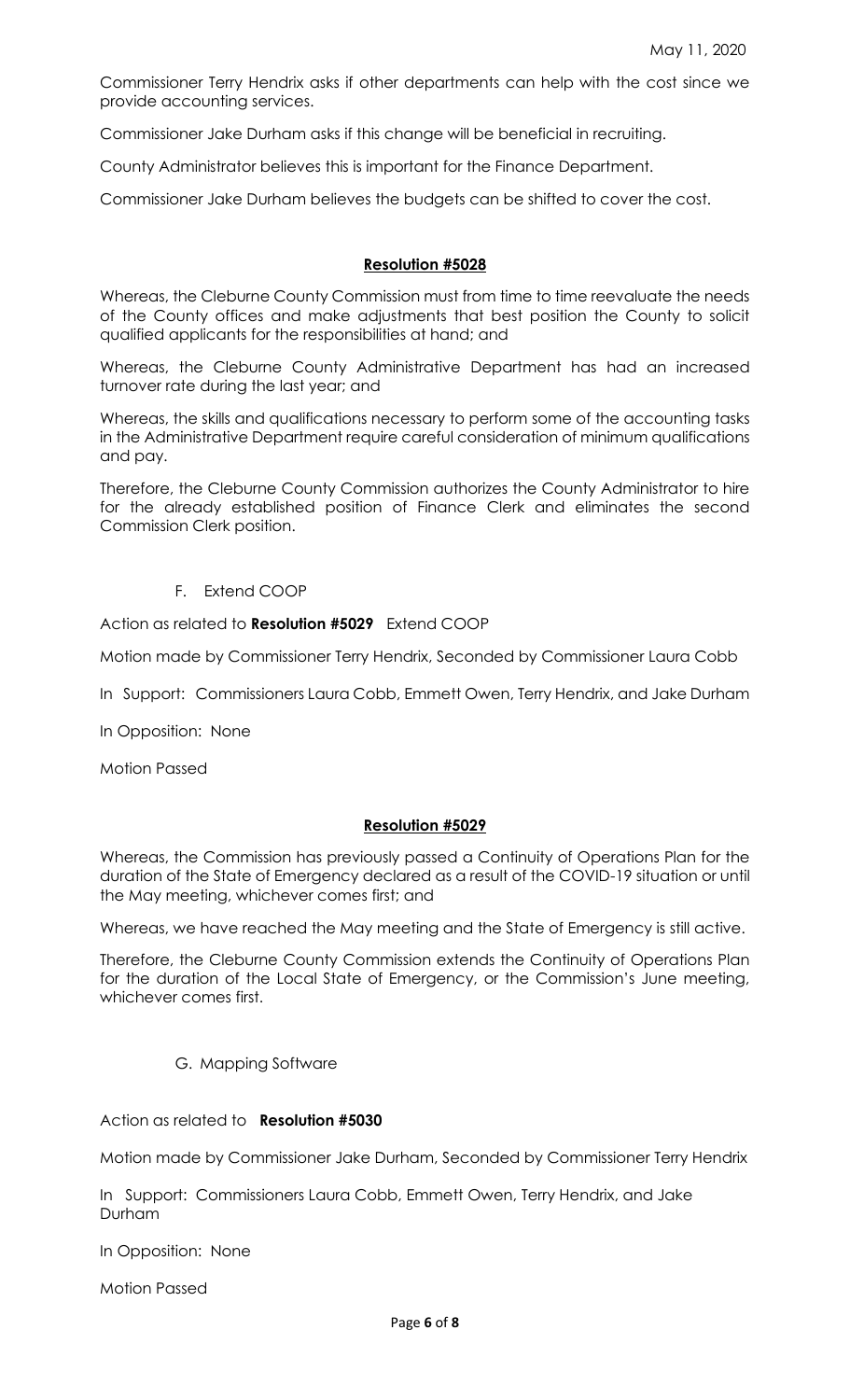The following is a resolution for the authorization of a purchase order in the amount of \$17,500 for the Revenue Commissioner's request to purchase new a mapping software that she is requesting that the Commission propose for adoption.

The Commission will table this proposed resolution until the June meeting.

**Whereas,** the Cleburne County Commission has asked to approve all purchase orders over \$15,000.

**Therefore,** the Cleburne County Commission hereby approves the following requests:

Cleburne County Revenue Commissioner

Mapping Software – conversion, Arc GIS SW & ESRI SW  $$17,500$ 

Revenue Commissioner Joyce Fuller is not present to answer the software questions.

The resolution for the Mapping Software for the Revenue Commissioner will table until the June 2020 meeting.

#### **Resolution #5030**

The request for authorization for a purchase order for the purchase of Mapping Software for the Revenue Commissioner will table until the June 2020 meeting.

### **Reports from staff:**

- A. County Administrator Kim Brown reminds the Commission that the June 2020 work session falls on a holiday. She informs them that the exit conference for the FY19 audit will be May 21, 2020.
- B. County Engineer Lee Estes has no new updates at this time.
- C. County Attorney Jason Odom presents the Commission with board listing details.

### **Old Business:**

There is not any Old Business for this meeting

### **Discussion Items by Chairman and Commissioners:**

Chairman Ryan Robertson informs the commission that a drop ceiling is needed in his office for the lighting installation.

Commissioner Emmett Owen updates on the light installation process. He believes the drop ceiling will cut heat/air costs.